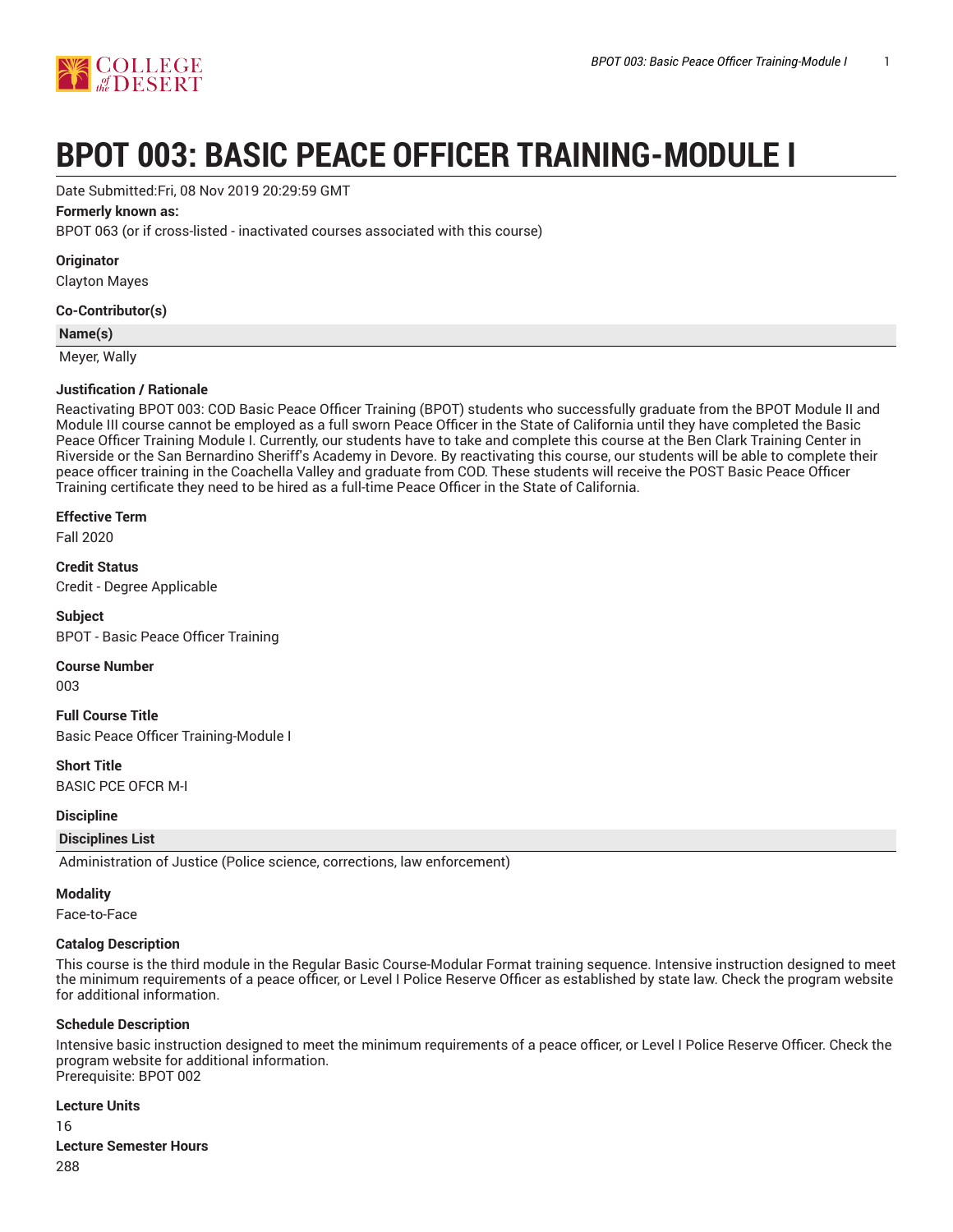



**Lab Units**

3

**Lab Semester Hours** 186

**In-class Hours**

474

**Out-of-class Hours** 552

**Total Course Units** 19

**Total Semester Hours** 1026

**Override Description**

Hours need to comply with the Peace Officer Standards and Training (POST) requirement for Level I.

**Prerequisite Course(s)**

BPOT 002

# **Limitation on Enrollment**

Completion of Peace Officer Standards and Training (POST) physical fitness assessment; possession of a valid California driver's license; successful completion of a medical examination; and current fingerprint clearance through the California State Department of Justice.

# **Required Text and Other Instructional Materials**

# **Resource Type**

Web/Other

# **Description**

Peace Officer's Edition of the California Penal Code ISBN: 978-1-4224-9799-9 Standard First Aid and Personal Safety Text Technical Aspects of CPR Basic School Notebook Peace Officer's Legal Sourcebook California Evidence Code California Commission on POST Learning Domains 4, 11, 12, 13, 19, 21, 23, 24, 25, 27, 28, 29, 30, 32, 33, 35, 37, 38, 41 California Commission on POST Basic Course Workbook Series POST Basic Performance Objectives General Safety Guidelines Recruit Policy and Procedures Manual California Vehicle Code Book Department of Transportation Emergency Response Guide State of California Basic Collision Investigation Manual

# **Class Size Maximum**

 $40$ 

# **Entrance Skills**

Discuss the duties and responsibilities of a Police Reserve Officer - Level II in the State of California.

# **Prerequisite Course Objectives**

BPOT 002-Analyze and describe the function and role of the police officer.

BPOT 002-Demonstrate an understanding of the functions of a Level II police reserve officer.

BPOT 002-Demonstrate the ability to respond to the needs of his/her backup police officer and provide assistance appropriately.

BPOT 002-Identify and demonstrate the methods police officers use to respond for calls in-service from the community.

BPOT 002-Analyze the fundamentals necessary to understand the various aspects of police work.

BPOT 002-Identify minimum competencies in police functions of most frequent occurrence.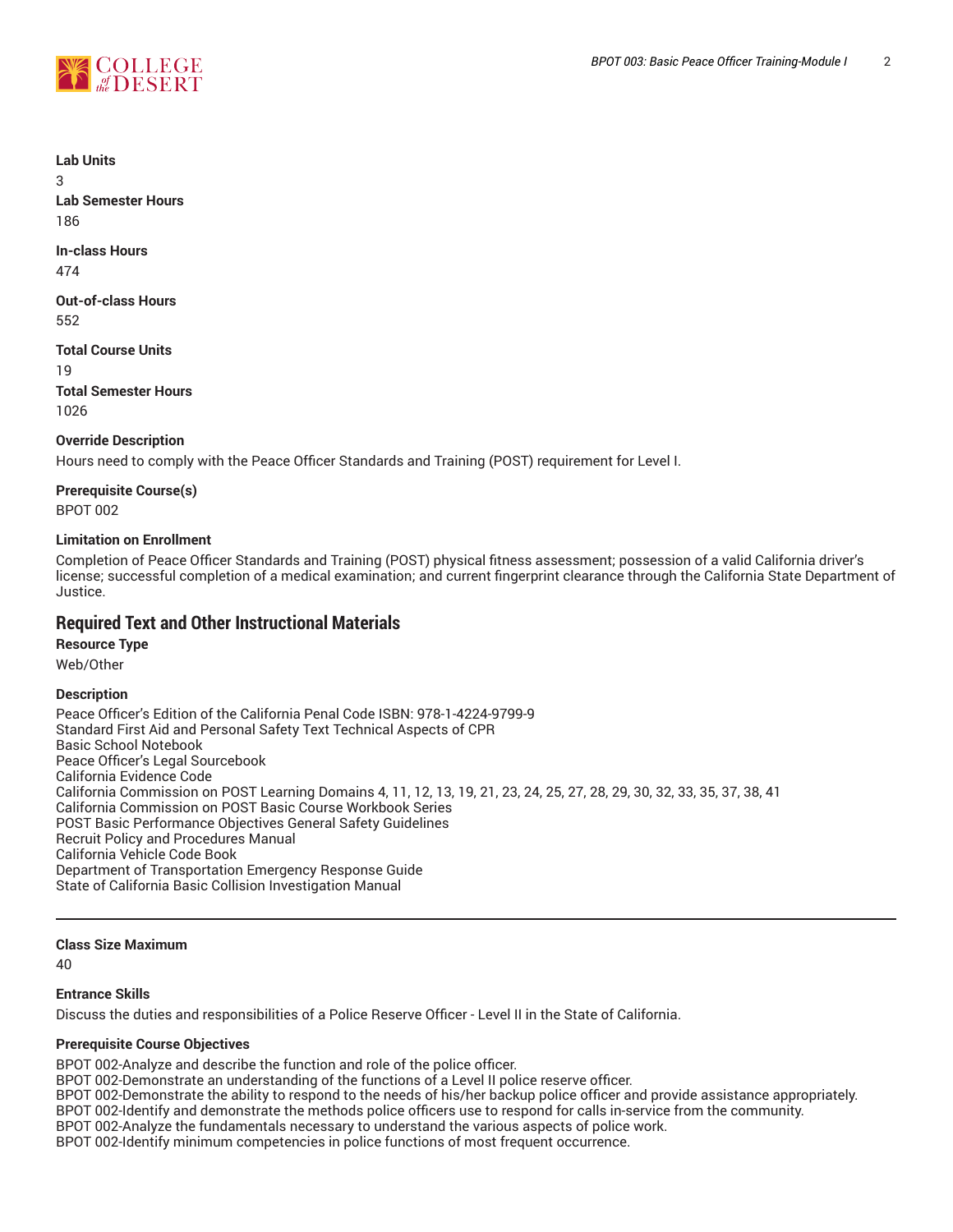

BPOT 002-Compare and contrast basic techniques for evaluating and analyzing occupational hazard situations and selection of appropriate response.

BPOT 002-Analyze the principles of teamwork as a member of the criminal justice system.

#### **Entrance Skills**

Discuss proper application of safe and tactical firearm techniques.

#### **Prerequisite Course Objectives**

BPOT 002-Demonstrate the ability to safely use firearms.

#### **Entrance Skills**

Describe the basic techniques for evaluating and analyzing occupational hazard situations and selection of appropriate response.

#### **Prerequisite Course Objectives**

BPOT 002-Compare and contrast basic techniques for evaluating and analyzing occupational hazard situations and selection of appropriate response.

# **Entrance Skills**

Analyze the principles of teamwork as a member of the criminal justice system.

#### **Prerequisite Course Objectives**

BPOT 002-Analyze the principles of teamwork as a member of the criminal justice system.

#### **Course Content**

1. VICTIMOLOGY/CRISIS INTERVENTION - LEARNING NEED

- a. Peace officers must deal effectively and considerately with victims, and protect their rights.
- b. Peace officers need to understand the psychological trauma experienced by crime victims.
- c. Peace officers need to identify techniques used to defuse crisis situations, which result from people being the victims of a crime.
- d. Peace officers must be able to provide victims with meaningful information that will assist them in coping with a crisis
- situation, and support their participation in the investigative and legal process.

2. CRIMES AGAINST CHILDREN - LEARNING NEED

a. To effectively carry out their responsibilities for the protection of children as some of the most vulnerable members of society, peace officers need knowledge of the crimes that may be committed against children.

b. The ability to arrest and successfully prosecute depends on the development of probable cause.

c. Peace officers must know the elements required to prove these crimes and to correctly categorize them as misdemeanors or felonies.

d. The California Penal Code mandates that certain professional occupations follow specific requirements for reporting suspected child abuse cases to the proper authority. Failure to do so is a crime.

e. Peace officers have the authority to make a warrantless entry into a home whenever they reasonably believe a minor is in immediate danger of being physically abused, neglected or sexually exploited.

f. Ensuring the safety of a child victim is a peace officer's primary responsibility when responding to a case of suspected child abuse. To do this effectively, officers must be able to recognize indicators of abuse, conduct a preliminary investigation into abuse, and take the appropriate action.

#### 3. SEX CRIMES - LEARNING NEED

a. Arrest and successful prosecution depend on the development of probable cause. Peace officers must know the elements required to arrest for sex crimes, and to correctly categorize these crimes as misdemeanors and felonies.

b. The manner in which peace officers interact with the victim of a sex crime may influence the quality of information the victim is willing to provide. A positive contact will affect the victim beneficially; a negative contact will adversely impact the victim.

c. To complete a thorough investigation, peace officers must be sensitive to the fact that sexual assaults pose unique problems because of the emotional state of the victim, and the complexity of the investigative procedures. Penal Code Section 290 is intended to allow law enforcement agencies to track the whereabouts of known sex offenders.

4. JUVENILE LAW AND PROCEDURES - LEARNING NEED

a. Peace officers must recognize their roles and responsibilities regarding the protection of rights of juveniles under California law.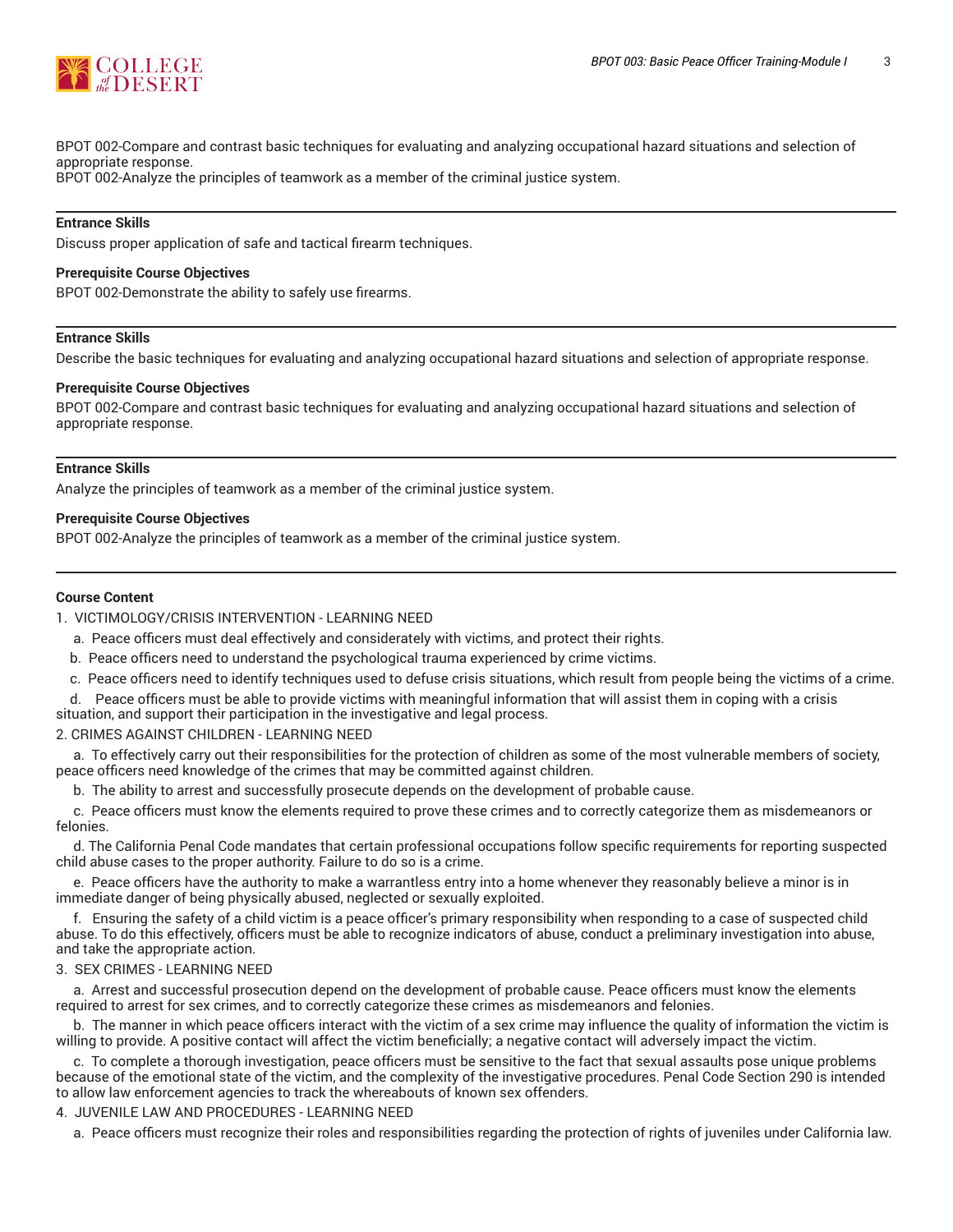

b. Peace officers must realize when there is an absence of appropriate parental care and control; the state becomes the parent and is responsible for balancing the needs of the juvenile with the protection and safety of the public.

c. Peace officers must recognize that Welfare and Institutions Code sections 206, 207, 207.1 and 208 provide the basis for regulations established for the confinement of juveniles in adult detention facilities.

d. Any person who commits an act or fails to perform a duty which then causes a juvenile to become a dependent or ward of the court, or to commit a crime, can be said to be guilty of contributing to the delinquency of a minor.

#### 5. CONTROLLED SUBSTANCES - LEARNING NEED

a. Peace officers need to know how drugs can affect normal behavior. This information assists the officer in determining which controlled substance is influencing a person's conduct. To develop probable cause for possession of controlled substances, peace officers must be able to recognize what category of drug the person possesses.

b. Arrest and successful prosecution depend on the development of probable cause. Peace officers must know the elements required to arrest for violations of controlled substances statutes, and to categorize these crimes as misdemeanors or felonies.

c. Peace officers need to be able to recognize the existence of an illegal manufacturing and or cultivating site for controlled substances based on observations upon discovery, and take the appropriate actions. They need to know how to protect themselves and the public from the potential problems associated with a clandestine laboratory/illegal cannabis cultivation.

# 6. ABC LAW - LEARNING NEED

a. Arrest and successful prosecution depend on the development of probable cause. Peace officers must know the elements required to arrest for violations of ABC law, and to categorize these crimes as infractions, misdemeanors or felonies.

b. The ABC Act provides a method to abate a number of common problem areas within a community. To effectively enforce ABC law, peace officers must be aware of basic ABC investigative techniques.

#### 7. INVESTIGATIVE REPORT WRITING - LEARNING NEED

a. A peace officer's ability to clearly document the facts and activities of an investigation not only reflects on the officer's own professionalism, but also on the ability of the justice system to prosecute the criminal case.

b. Peace officers must recognize that the information gathered during their initial investigation in the field will become the foundation for their investigative reports.

8. VEHICLE OPERATIONS - LEARNING NEED

a. Peace officers need to know the importance of defensive driving principles and techniques in order to develop safe driving habits.

b. Peace officers must recognize that emergency response (Code 3) driving demands a high level of concentration and instant reactions.

c. All officers who operate law enforcement emergency vehicles must recognize that even though the purpose of pursuit driving is the apprehension of a suspect who is using a vehicle to flee, the vehicle pursuit is never more important than the safety of officers and the public.

d. Peace officers must be proficient in the operation of the vehicle and know the dynamic forces at work. Proper steering control, throttle control, speed judgment, and brake use enhances driving expertise.

#### 9. USE OF FORCE - LEARNING NEED

a. Peace officers must fully comprehend their authority, responsibility, and liability regarding the use of deadly force as authorized by law.

#### 10. PATROL TECHNIQUES - LEARNING NEED

a. To safely and effectively fulfill their duties of public protection and service, peace officers must be able to develop appropriate law enforcement patrol strategies under a wide variety of circumstances and conditions.

b. To maintain flexibility and effectiveness, peace officers need to know the basic tactics and procedures of patrol.

# 11. VEHICLE PULLOVERS - LEARNING NEED

a. Peace officers must recognize the inherent risks involved when conducting a vehicle pullover in order to take the appropriate precautions necessary to ensure their own safety as well as the safety of others.

b. Peace officers must understand the techniques for conducting tactically sound vehicle pullovers.

c. Peace officers must recognize situations involving high levels of risks in order to apply appropriate tactical actions during a vehicle pullover.

d. Peace officers must make appropriate safety and tactical adjustments when conducting pullovers involving vehicles other than passenger cars and pickup trucks.

#### 12. CRIMES IN PROGRESS - LEARNING NEED

a. Peace officers must recognize that their first responsibility when responding to a crime in progress is to protect their own safety and that of others.

b. To respond effectively and safely to a crime in progress, peace officers need to use appropriate strategies and tactics. Some types of crimes in progress require officers to plan and execute specific arrival, approach, communication, and search tactics. Planning and patience are critical to achieving safe and successful outcomes.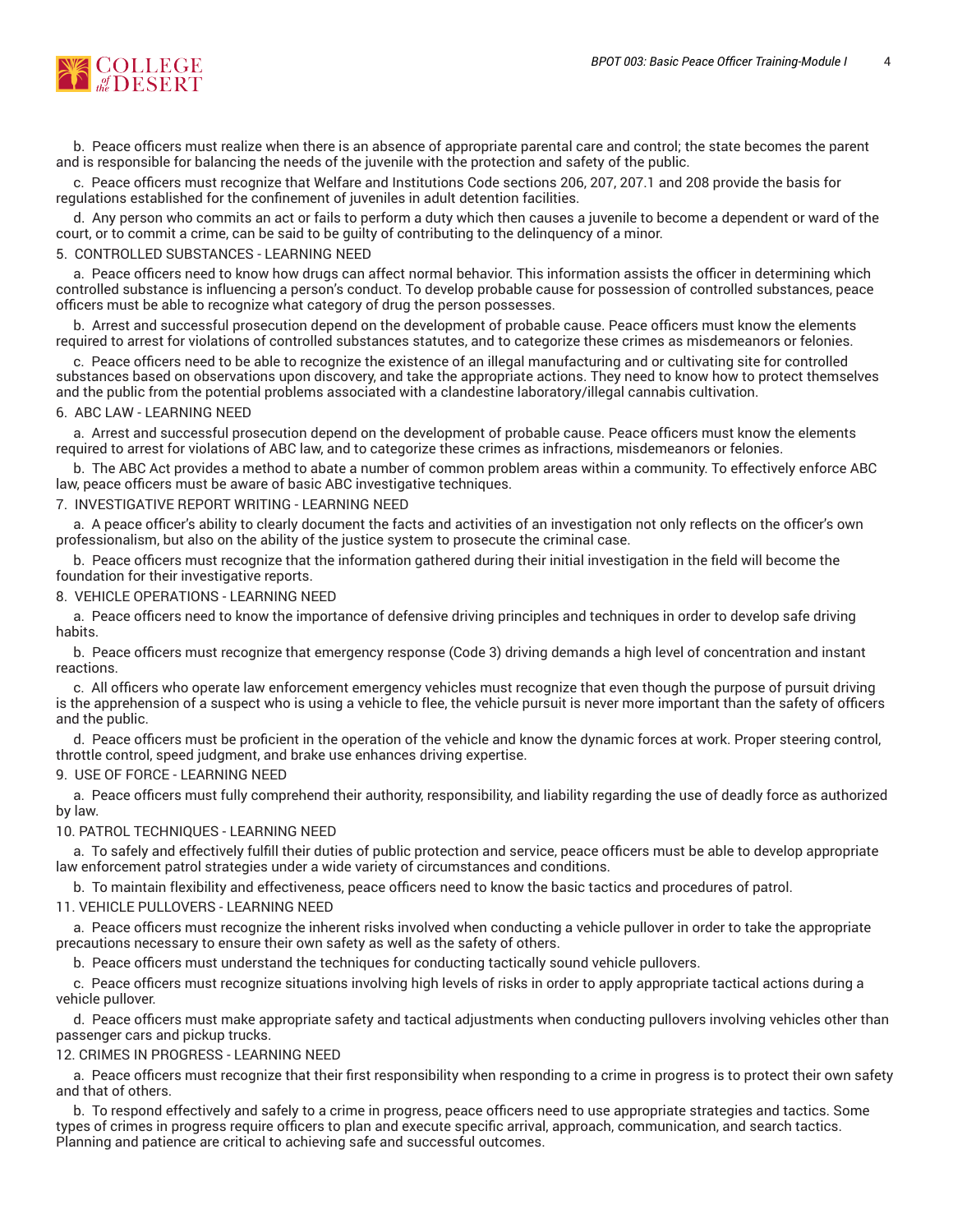

c. To ensure the highest chance of survival and the safest possible outcome for all involved individuals, officers must recognize the dangers associated with high-risk situations and employ effective tactics.

#### 13. HANDLING DISPUTES/CROWD CONTROL - LEARNING NEED

a. When called to handle a dispute, peace officers must be aware of their responsibility to keep the peace in order to prevent a civil matter from escalating into criminal activity that could threaten the safety of officers and the persons involved.

b. Peace officers must develop appropriate skills for defusing, mediating and resolving disputes in order to protect their safety and the safety of others, as well as prevent the dispute from escalating.

c. Peace officers must be aware of the nature of certain types of disputes, as well as the laws that pertain to each type in order to take the appropriate measures to resolve the dispute.

d. Peace officers must have a clear understanding of the individual's rights and protections regarding free speech and assembly, along with the dynamics of the types of crowds that may form for the purpose of exercising those rights.

e. Peace officers need to understand the tactical principles involved in the management and control of crowds in order to ensure the protection of the First Amendment rights of the crowd, and the safety of the entire community.

#### 14. DOMESTIC VIOLENCE - LEARNING NEED

a. To effectively carry out their responsibilities, peace officers need a basic knowledge of legal definitions, terminology and applicable Penal Code sections as well as an understanding of how to classify the crimes that may lead to arrests.

b. Domestic violence causes tremendous harm to victims and society as a whole. Each member in an abusive or violent household suffers physically and/or emotionally, and often violence is spread from one generation to the next.

c. Current law affords peace officers greater opportunity to assist victims, and provides protection and education to help stop the cycle of violence.

d. When peace officers respond to a domestic violence call, it is essential that they proceed cautiously to ensure the protection of all people involved.

e. When there is a court order involving domestic violence, it must be verified and enforced following specific procedures.

f. A comprehensive investigation includes the collection of evidence and the documentation of events, resulting in a detailed report of the domestic violence incident and investigative action.

#### 15. UNUSUAL OCCURRENCES - LEARNING NEED

a. To protect the public, peace officers must be able to identify unusual occurrences and respond rapidly, safely, and efficiently based on the situation.

b. Responding to unusual occurrences, peace officers may be called upon to act quickly in situations involving fires or explosives. Officers must become familiar with the risks presented by these calls in order to respond safely and effectively.

c. Peace officers must become familiar with the risks presented by aircraft crashes and other unusual occurrences in order to respond safely and effectively to these types of incidents.

#### 16. MISSING PERSONS - LEARNING NEED

a. Peace officers need to understand their legal and professional obligations as well as the need for sensitivity and effective communication when responding to a missing persons investigation.

b. Peace officers need to know how to obtain sufficient and accurate preliminary information from the reporting party.

c. Peace officers must know that a thorough preliminary investigation improves the chances of a missing person being located quickly and safely.

#### 17. TRAFFIC ENFORCEMENT - LEARNING NEED

a. Peace officers must know the principles of traffic law set forth in the California Vehicle Code to carry out their responsibilities in traffic enforcement.

b. Peace officers need to recognize their authority under the law and manage traffic effectively.

c. Peace officers must know the elements of the laws governing motor vehicles and pedestrians.

d. Peace officers must know the laws to detect and apprehend drivers whose behavior indicates that they may be driving under the influence of alcohol and/or drugs.

#### 18. TRAFFIC COLLISION INVESTIGATIONS - LEARNING NEED

a. Peace officers need to know how to effectively manage traffic collision scenes to ensure their safety, the safety of others and protect the integrity of the collision scene.

b. To accurately determine the events and factors associated with a collision, peace officers must recognize the types and importance of evidence likely to be available at a collision scene. Evidence collected at a collision scene can be rendered useless or inadmissible if it is not properly documented.

c. Peace officers must recognize and follow standardized documentation formats for traffic collisions to ensure that the evidence they collect is understandable and usable by other officers, and other agencies.

#### 19. CRIME SCENES, EVIDENCE AND FORENSICS - LEARNING NEED

a. Peace officers must have a general understanding of the total range of basic criminal investigation procedures in order to make the appropriate decisions regarding the identification and preservation of physical evidence at the scene of a crime.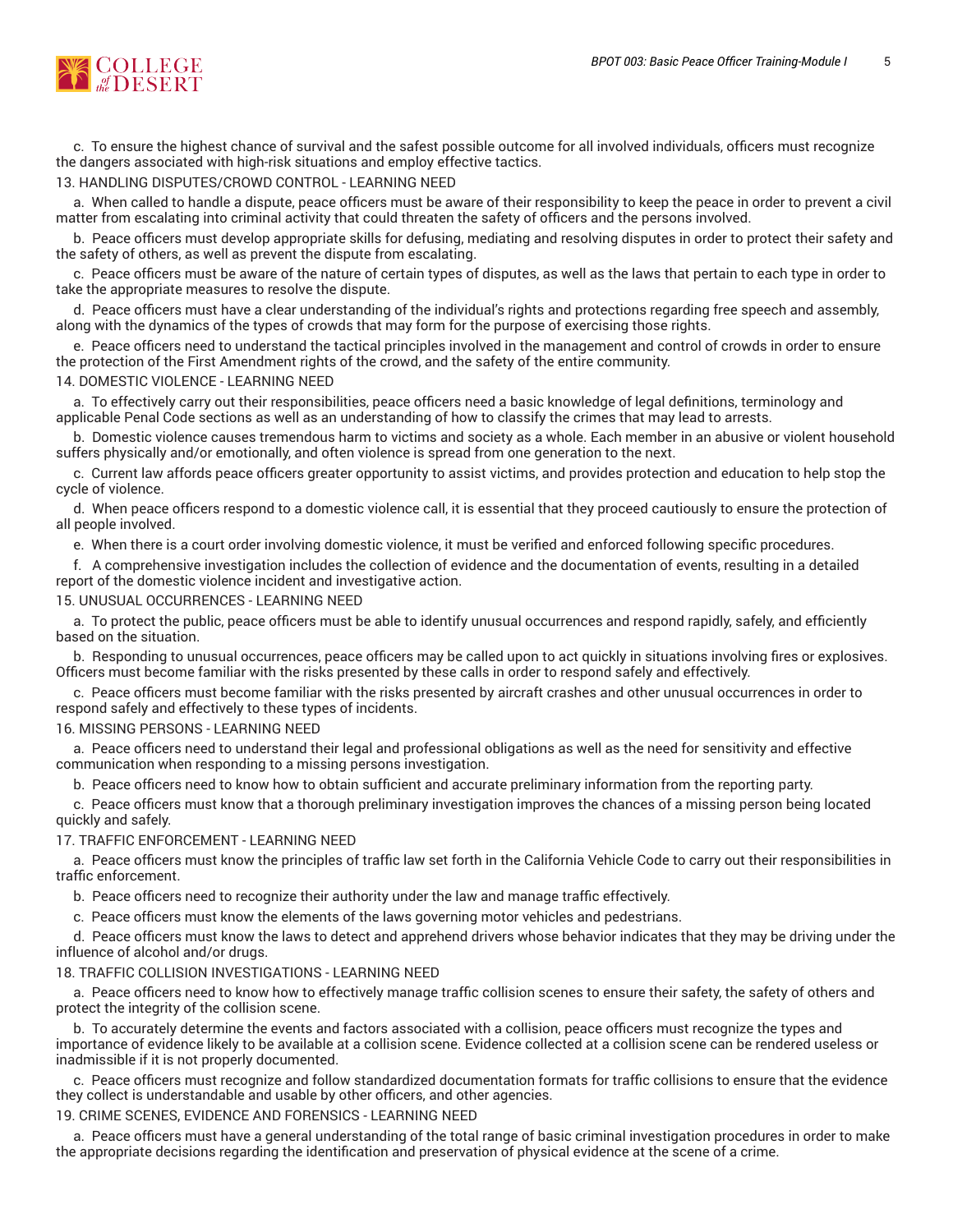

# 20. LIFETIME FITNESS - LEARNING NEED

a. Officers need to know how to apply methods for evaluating and managing their physical fitness for a healthy lifestyle in order to safely and effectively perform peace officer duties.

b. Peace officers must recognize that proper nutrition is critical to maintaining body composition, physical conditioning, and reducing their risk of illness or injury.

c. Peace officers need to understand common health problems so they may use appropriate risk management techniques to ensure their health and physical fitness.

d. Peace officers must recognize the causes of stress and how to manage it effectively in order to protect their personal health and ensure their ability to perform their duties.

#### 21. ARREST METHODS/DEFENSIVE TACTICS - LEARNING NEED

a. For their own safety and the safety of others, peace officers must maintain awareness and respond appropriately when confronted by a potential hazard or threat.

b. Conducting a person search can be dangerous for peace officers. A peace officer's actions and reactions in these situations should always allow for a margin of safety while maintaining a position of advantage. Peace officers must be ready and physically capable of taking control of a subject and to justify their actions if the subject refuses to follow verbal commands, physically resists, or attempts to attack the peace officer during a detention or arrest situation.

c. Peace officers must know the advantages of the use of a Carotid Restraint Control Hold, the risks involved, the follow-up procedures, and safety precautions.

d. The application of a restraint device (i.e., handcuffs, plastic flex cuffs, leg restraint devices, full body restraints) on a subject can be a difficult and potentially dangerous task for a peace officer. Peace officers must be proficient in the use of proper methods to ensure their safety and the safety of the subjects.

e. Peace officers must maintain control of their firearm(s) and when appropriate, be physically capable of disarming a subject.

f. Peace officers must know that an impact weapon is a force option.

#### 22. FIREARMS/CHEMICAL AGENTS - LEARNING NEED

a. Peace officers must know and practice all procedures for the safe handling of all firearms while on and off duty.

b. Peace officers must comprehend and practice the fundamental skills of firing firearms to be effective in reactive and precision situations during live fire exercises.

23. PEOPLE WITH DISABILITIES - LEARNING NEED

a. Peace officers must understand that there are laws protecting the rights of people with disabilities.

b. In order to make appropriate decisions regarding intervention strategies, peace officers must be able to recognize, based on behavioral cues and other indicators, people with developmental disabilities.

c. In order to make appropriate decisions and serve those with physical disabilities, peace officers must be able to recognize indicators of people affected by physical disabilities.

d. Peace officers must become familiar with the causes and nature of mental illness in order to determine if an individual is gravely disabled or dangerous.

#### 24. GANG AWARENESS - LEARNING NEED

a. Peace officers must know the indicators of gang involvement in order to assess and respond to gang-related criminal activity.

b. Peace officers must know the different types of criminal street gangs in order to effectively monitor and control criminal gang activity.

c. Peace officers need a basic understanding of outlaw motorcycle gangs and prison gangs in order to effectively monitor and control criminal gang activity.

#### 25. WEAPONS VIOLATIONS - LEARNING NEED

a. Arrest and successful prosecution depend on the development of probable cause. Peace officers must know the elements required to arrest for crimes related to the possession of prohibited weapons and to correctly categorize these crimes as misdemeanors or felonies.

b. Arrest and successful prosecution depend on the development of probable cause. Peace officers must know the elements required to arrest for crimes related to the possession of firearms and to correctly categorize these crimes as misdemeanors or felonies.

c. Arrest and successful prosecution depend on the development of probable cause. Peace officers must know the elements required to arrest for crimes related to unlawful concealment of firearms and to correctly categorize these crimes as misdemeanors or felonies.

d. Arrest and successful prosecution depend on the development of probable cause. Peace officers must know the elements required to arrest for crimes related to possession of firearms by restricted persons or within restricted areas and to correctly categorize these crimes as misdemeanors or felonies.

e. Arrest and successful prosecution depend on the development of probable cause. Peace officers must know the elements required to arrest for crimes related to the drawing, exhibiting, or unlawful use of weapons and to correctly categorize these crimes as misdemeanors or felonies.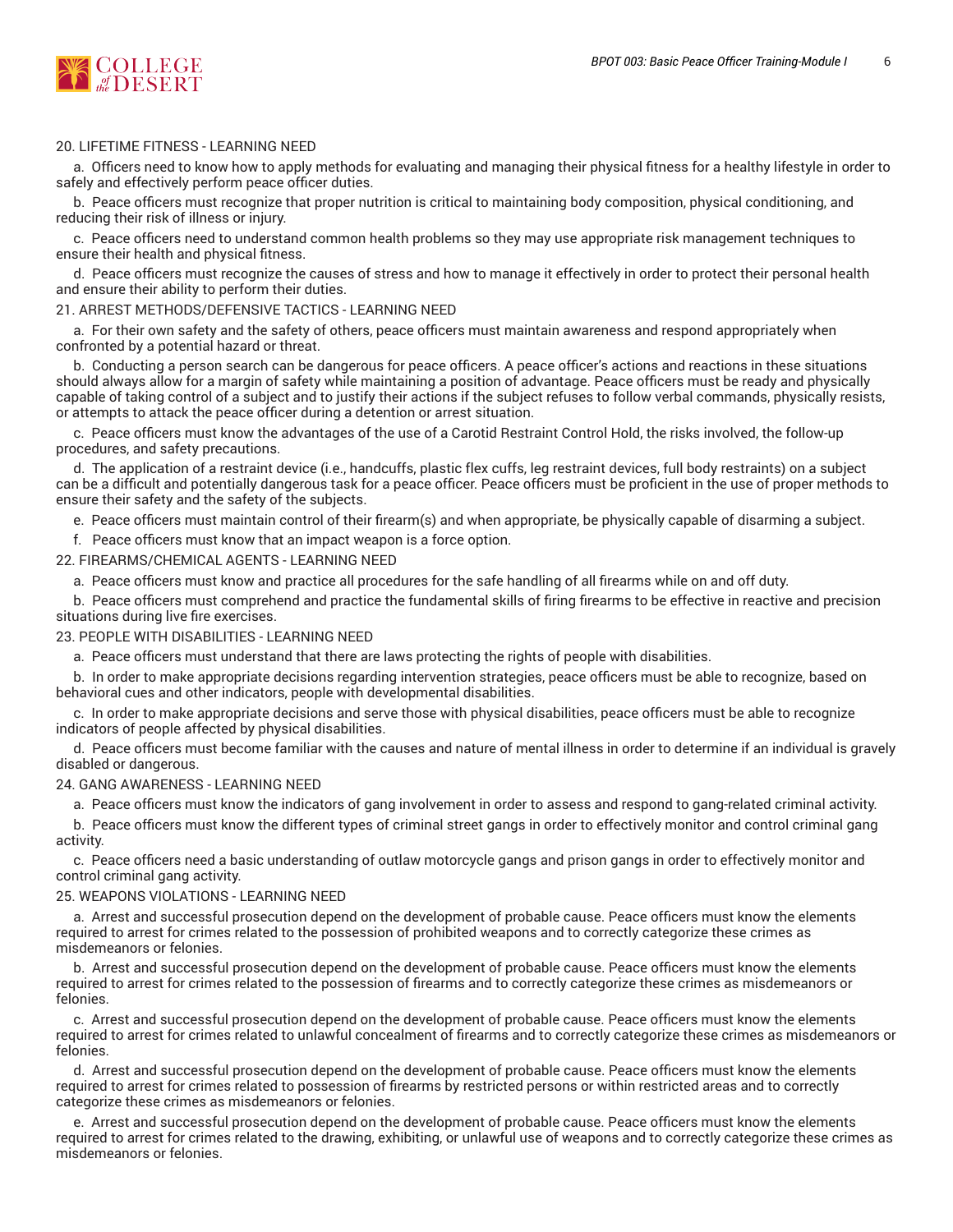

# 26. HAZARDOUS MATERIALS AWARENESS - LEARNING NEED

a. Peace officers need to know the risks presented by hazardous materials and their role in responding to hazardous materials incidents.

b. Peace officers must become familiar with the indicators and warning systems that identify specific dangers of hazardous materials in order to respond safely and effectively to hazardous materials incidents.

c. Peace officers must have a clear understanding of the need for safety, isolation, and notification when acting as First Responders at the scene of a hazardous materials incident.

27. EMERGENCY MANAGEMENT - LEARNING NEED

a. Peace officers must become familiar with what terrorist threats are; the definitions, tactics, groups and potential targets.

b. Peace officers must become familiar with and understand counterterrorism concepts.

c. Peace officers must understand what a threat and vulnerability assessment is and the rationale associated with threat assessment.

d. Peace officers must have a comprehensive understanding of the intelligence cycle and the intelligence resources available to them.

e. Peace officers must be familiar with, understand, identify and effectively respond to an event involving Weapons of Mass Destruction (WMD).

f. Peace officers must have a basic understanding of the emergency management command systems used both by the State of California and the Federal government.

# 28. ACTIVE SHOOTER - LEARNING NEED

a. Peace Officer must know the protocol for tactical response to school and community violence.

# **Lab Content**

- 1. Vehicle Operations
- 2. Life Time Fitness
- 3. Arrest Methods
- 4. Fire Arms
- 5. Active Shooter
- 6. Additional Instructional and Testing
- 7. Final Comprehensive Examination
- 8. Scenario Preparation and Demonstration
- 9. Scenario Testing
- 10. Scenario Orientation
- 11. Examination Review
- 12. Skills Pilot
- 13. Drill Instruction
- 14. Inspections
- 15. Class Evaluations
- 16. Team Building
- 17. Class Photos
- 18. Ceremony/Graduation

# **Course Objectives**

|              | <b>Objectives</b>                                                                                                                           |
|--------------|---------------------------------------------------------------------------------------------------------------------------------------------|
| Objective 1  | Compare and contrast the concepts of uniformity in police practices and procedures.                                                         |
| Objective 2  | Analyze and describe the function and role of the police officer.                                                                           |
| Objective 3  | Demonstrate an understanding of the functions of a Level I police reserve officer.                                                          |
| Objective 4  | Demonstrate the ability to respond to the needs of his/her backup police officer and provide assistance appropriately.                      |
| Objective 5  | Identify and demonstrate the methods police officers use to respond for calls in-service from the community.                                |
| Objective 6  | Analyze the fundamentals necessary to understand the various aspects of police work.                                                        |
| Objective 7  | Demonstrate minimum competencies in police functions of most frequent occurrence.                                                           |
| Objective 8  | Demonstrate the ability to safely use firearms.                                                                                             |
| Objective 9  | Compare and contrast basic techniques for evaluating and analyzing occupational hazard situations and selection of<br>appropriate response. |
| Objective 10 | Analyze the principles of teamwork as a member of the criminal justice system                                                               |

Objective 10 Analyze the principles of teamwork as a member of the criminal justice system.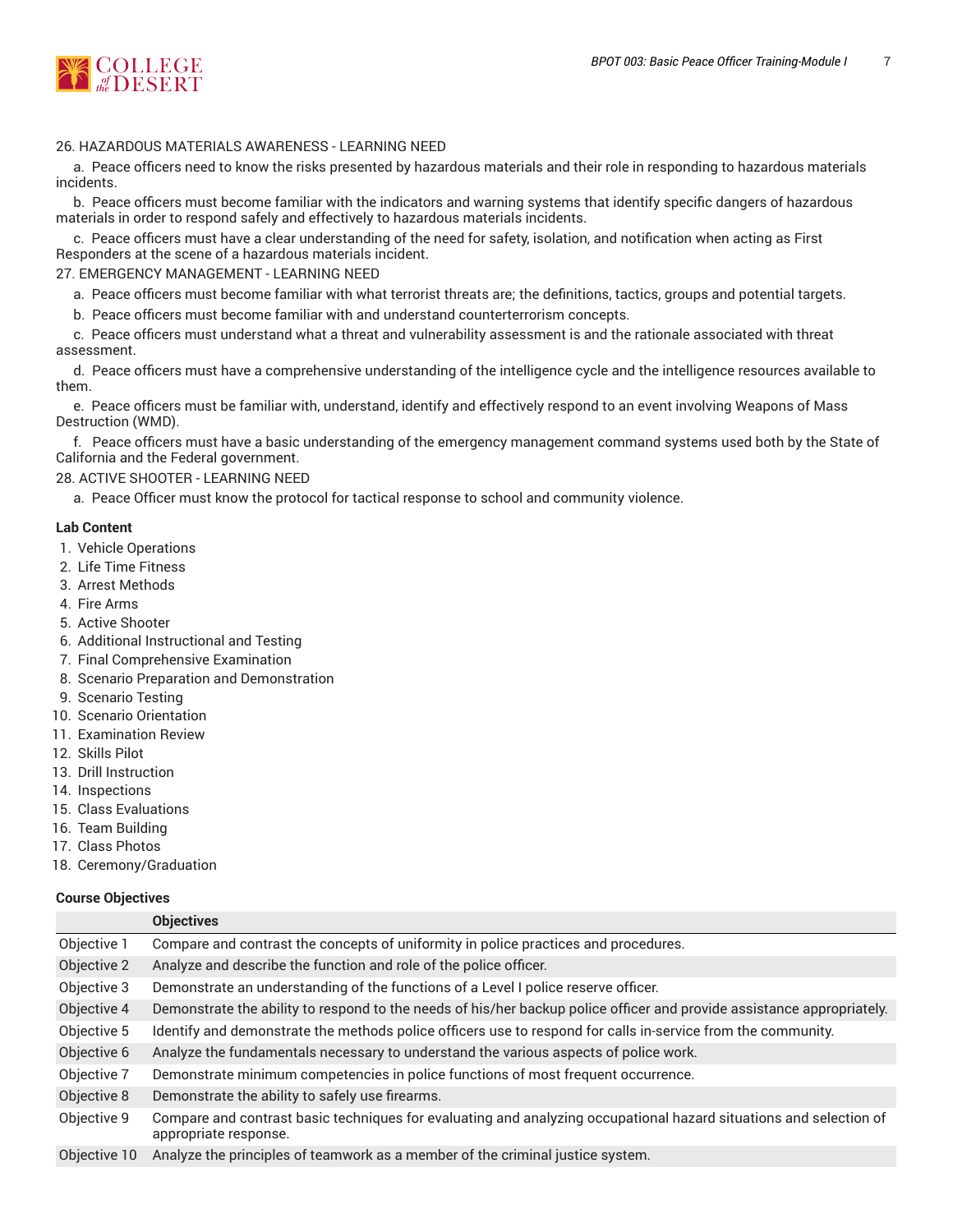

Objective 11 Demonstrate the ability to operate an emergency vehicle during pursuits and in high speed driving maneuvers.

Objective 12 Develop and practice behaviors promoting a healthy mental and physical lifestyle.

| <b>Student Learning Outcomes</b> |  |
|----------------------------------|--|
|----------------------------------|--|

|            | Upon satisfactory completion of this course, students will be able to:                                                                                                    |
|------------|---------------------------------------------------------------------------------------------------------------------------------------------------------------------------|
| Outcome 1  | Eligible and prepared for the POST certification.                                                                                                                         |
| Outcome 2  | Analyze the various aspects of police work.                                                                                                                               |
| Outcome 3  | Identify minimum competencies in police functions of most frequent occurrence.                                                                                            |
| Outcome 4  | Apply the concept of teamwork as a member of the criminal justice system.                                                                                                 |
| Outcome 5  | Critically compare and contrast basic techniques for evaluating and analyzing occupationally hazardous situations<br>and selection of the appropriate response procedure. |
| Outcome 6  | Be prepared to perform the duties and responsibilities of a Police Reserve Officer - Level I in the State of California.                                                  |
| Outcome 7  | Identify criminal statutes and their elements.                                                                                                                            |
| Outcome 8  | Demonstrate proper application of safe and tactical firearm techniques.                                                                                                   |
| Outcome 9  | Perform techniques for the safe operation of an emergency vehicle at high speed.                                                                                          |
| Outcome 10 | Demonstrate proper application of arrest and control techniques.                                                                                                          |
| Outcome 11 | Perform physical fitness exercises as prescribed by the California Commission on Peace Officer Standards and<br>Training (POST).                                          |

**Methods of Instruction**

| <b>Method</b>                      | Please provide a description or examples of how each instructional<br>method will be used in this course.                                                                                                                                                                                                         |
|------------------------------------|-------------------------------------------------------------------------------------------------------------------------------------------------------------------------------------------------------------------------------------------------------------------------------------------------------------------|
| Lecture                            | Presentation of lectures and discussions on course content topics to<br>introduce the students to the vocabulary and nomenclature associated<br>with law enforcement and the criminal; justice system. Some basic<br>sections require standard lecture technique supported by facilitated<br>learning activities. |
| Activity                           | Drills and pattern practices as related to tactical and physical<br>competencies related to law enforcement.                                                                                                                                                                                                      |
| Collaborative/Team                 | Cooperative/collaborative learning projects designed to increase critical<br>thinking skills and reinforce teamwork and interpersonal skills.                                                                                                                                                                     |
| Demonstration, Repetition/Practice | During the Vehicle Stops, Arrest and Control, and Firearms sections,<br>students have techniques demonstrated to them which they then<br>repeatedly replicate during practice sessions.                                                                                                                           |
| Discussion                         | Students participate in facilitated small group discussions on lecture<br>topics.                                                                                                                                                                                                                                 |
| Laboratory                         | Students participate in hands-on learning activities during the Forensics/<br>Crime Scene and Emergency Vehicle Operator Course (EVOC) sections of<br>training.                                                                                                                                                   |
| Other (Specify)                    | Roll-play during scenario training and testing,<br>Drill and Pattern Practices,<br>Reading P.O.S.T. Materials,<br>Written Assignments,<br>Cooperative Learning Tasks,<br><b>Handouts</b>                                                                                                                          |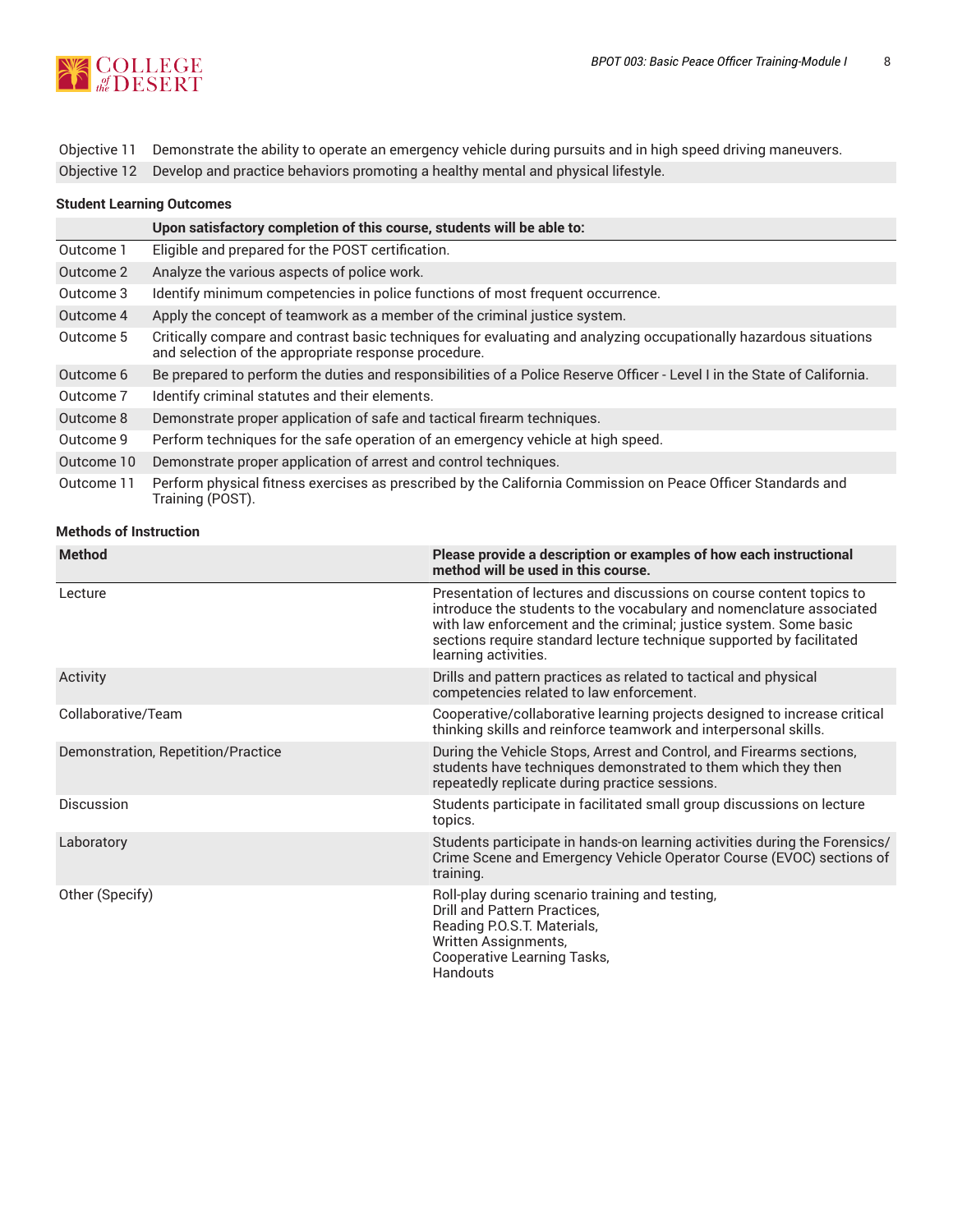

# **Methods of Evaluation**

| <b>Method</b>                                    | Please provide a description or examples of how<br>each evaluation method will be used in this course.                                                                                                                                                                                                                                                                                                                                                                                                                                                                                                                                              | <b>Type of Assignment</b> |
|--------------------------------------------------|-----------------------------------------------------------------------------------------------------------------------------------------------------------------------------------------------------------------------------------------------------------------------------------------------------------------------------------------------------------------------------------------------------------------------------------------------------------------------------------------------------------------------------------------------------------------------------------------------------------------------------------------------------|---------------------------|
| Group activity participation/observation         | Individual assignments and participation in<br>collaborative learning projects designed to<br>demonstrate successful understanding and<br>application basic concepts and definitions of law<br>enforcement duties.<br>Students are required to participate in team building<br>activities such as Drill and Command, creation of a<br>class flag, daily inspection, etc. Failure to participate<br>in these group activities results in a failure of the<br>course.                                                                                                                                                                                 | In and Out of Class       |
| Presentations/student demonstration observations | Scenario and time based evaluations of the<br>participants' physical and critical thinking skills as<br>required by the State of California Peace Officers<br>Standards and Testing (POST) to demonstrate<br>proficiency of the course content. Students are<br>required to participate in the demonstration<br>of learned techniques, such as Vehicle Stops,<br>Physical Conditioning, Arrest and Control, Firearms,<br>Emergency Vehicle Operator Course (EVOC) and<br>recitation of the Law Enforcement Code of Ethics.<br>Students must successfully complete these<br>presentations and demonstrations to successfully<br>complete the course. | In Class Only             |
| Other                                            | Quizzes/examination designed to assess students'<br>ability to recall, critically analyze and apply key<br>concepts and course content.                                                                                                                                                                                                                                                                                                                                                                                                                                                                                                             | In Class Only             |
| Student participation/contribution               | Students are required to participate in specific<br>activities such as the Wall Climb, Health/Fitness,<br>and Drill and Command. Students must complete<br>each of these activities to successfully complete<br>the course.                                                                                                                                                                                                                                                                                                                                                                                                                         | In Class Only             |
| Written homework                                 | Students are required to complete written<br>homework such as their auto-biography,<br>memorandums and investigative report writing.<br>These assignments are reviewed for spelling,<br>grammar, and content and graded accordingly.                                                                                                                                                                                                                                                                                                                                                                                                                | Out of Class Only         |
| Mid-term and final evaluations                   | Final Evaluations: Students are required to pass a<br>written test provided by the Commission on Peace<br>Officer Standards and Training (POST) with a score<br>of 80%. POST requires satisfactory completion of<br>the State PFO test.                                                                                                                                                                                                                                                                                                                                                                                                             | In Class Only             |
| Other                                            | Skills Practice,<br>Reading textbook and other POST reading materials,<br>Team building assignments, Research project.                                                                                                                                                                                                                                                                                                                                                                                                                                                                                                                              | Out of Class Only         |

# **Assignments**

# **Other In-class Assignments**

- 1. Practical exercises (EVOC, Firearms, Arrest and Control, Scenarios)
- 2. Small group discussions
- 3. Creation and presentation of student lecture projects
- 4. Physical exercise for Health and Fitness
- 5. Reading textbook and other POST reading material
- 6. Hands-on laboratory assignments
- 7. Write a personal history, complete criminal reports based on scenarios, prepare memorandums, and complete a daily journal with the purpose of increasing their writing abilities.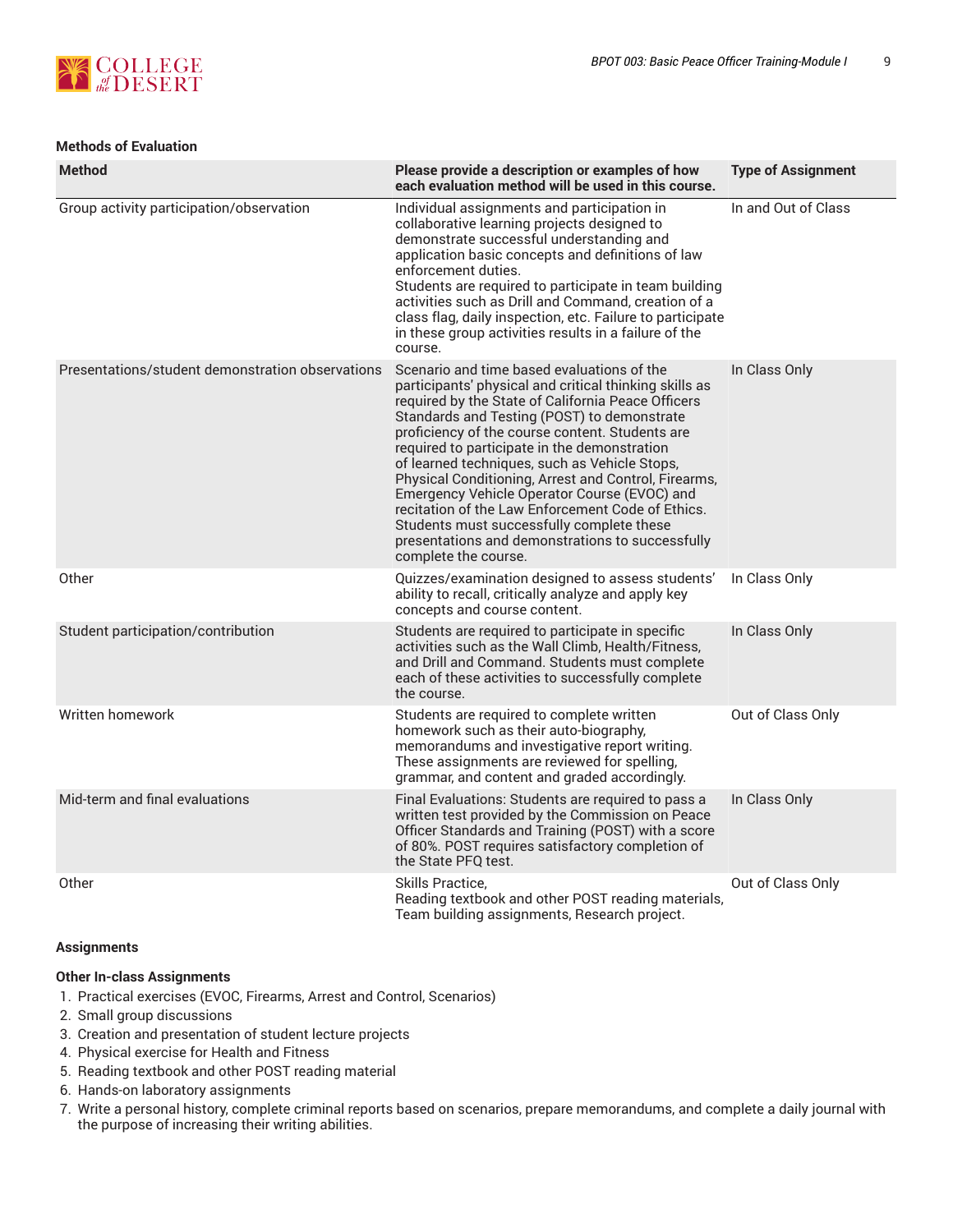

#### **Other Out-of-class Assignments**

- 1. Physical fitness training
- 2. Uniform/equipment maintenance
- 3. Reading textbook and other POST reading material
- 4. Hands-on laboratory assignments
- 5. Written assignments
- 6. Reading Assignments: Students are assigned reading from their work and text books. Students are given outside reading assignment from journals, periodicals, and current newspaper articles relating to law enforcement in order to broaden their scope and understanding of the issues facing law enforcement.

**Grade Methods** Letter Grade Only

# **MIS Course Data**

**CIP Code** 43.0107 - Criminal Justice/Police Science.

**TOP Code** 210550 - Police Academy

**SAM Code** B - Advanced Occupational

**Basic Skills Status** Not Basic Skills

**Prior College Level** Not applicable

**Cooperative Work Experience** Not a Coop Course

**Course Classification Status** Credit Course

**Approved Special Class** Not special class

**Noncredit Category** Not Applicable, Credit Course

**Funding Agency Category** Not Applicable

**Program Status** Program Applicable

**Transfer Status** Not transferable

**Allow Audit** No

**Repeatability** No

**Materials Fee** No